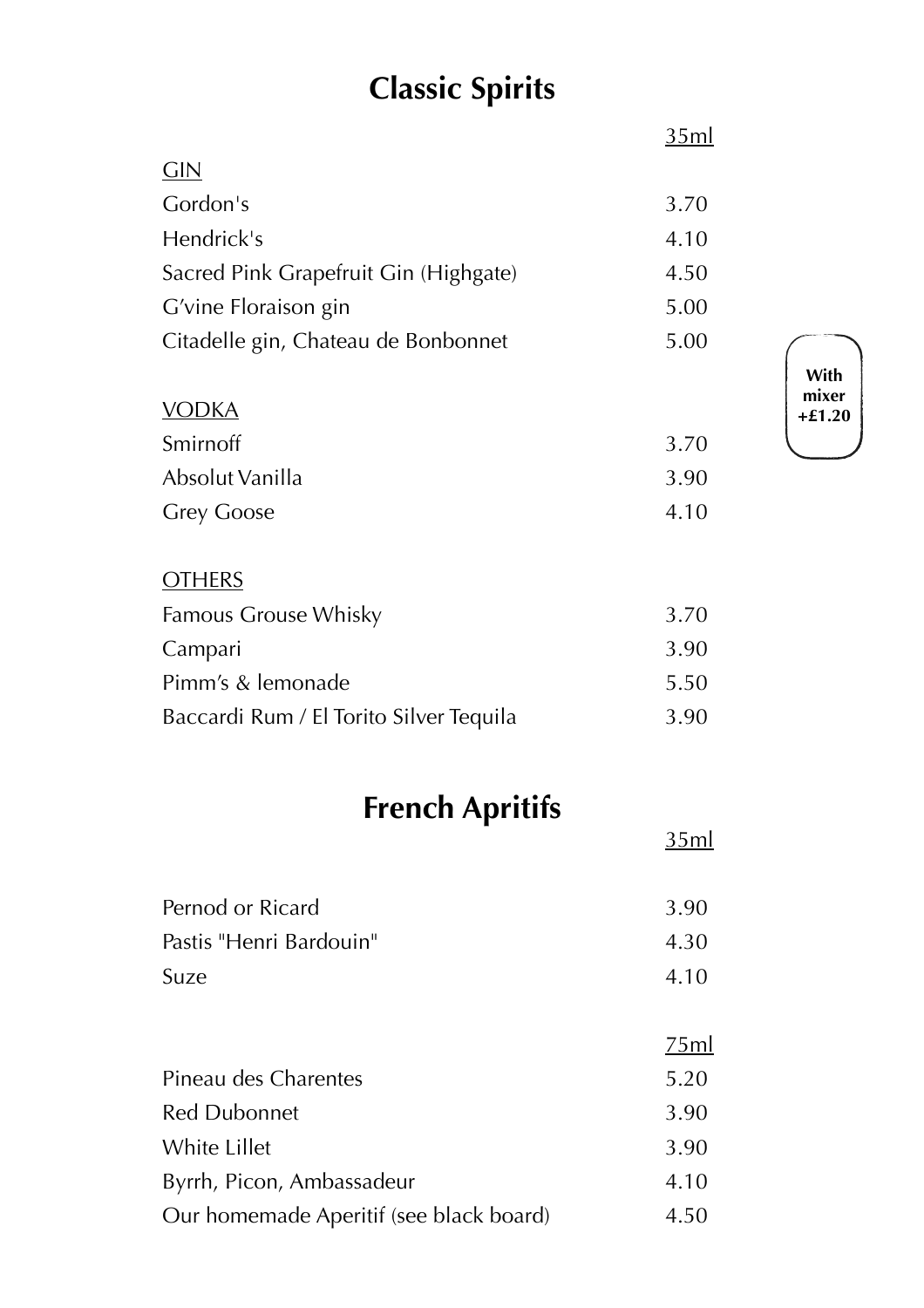# **Signature Cocktails**

Our cocktails are freshly made on order. If you fancy a different cocktail, ask at the bar

| KIR - 125ml<br>White wine and fruit crème<br>(Choice of cassis, fraise des bois, peach or blackberry)     | 4.50 |
|-----------------------------------------------------------------------------------------------------------|------|
| <b>KIR ROYAL</b><br>Champagne and fruit crème<br>(Choice of cassis, fraise des bois, peach or blackberry) | 8.50 |
| <b>WHISKEY SOUR</b><br>Jameson Whiskey, lemon juice, brown sugar                                          | 8.50 |
| <b>ESPRESSO MARTINI</b><br>Vanilla Vodka, Tia Maria, brown sugar, espresso coffee                         | 8.50 |
| <b>RED QUEEN</b><br>Hendrick's Gin, Cranberry juice, Elderflower cordial,<br>Crème de pêche and lemon     | 8.50 |
| DARK & STORMY<br>Dark Rum, Lime, Ginger beer & brown sugar                                                | 8.50 |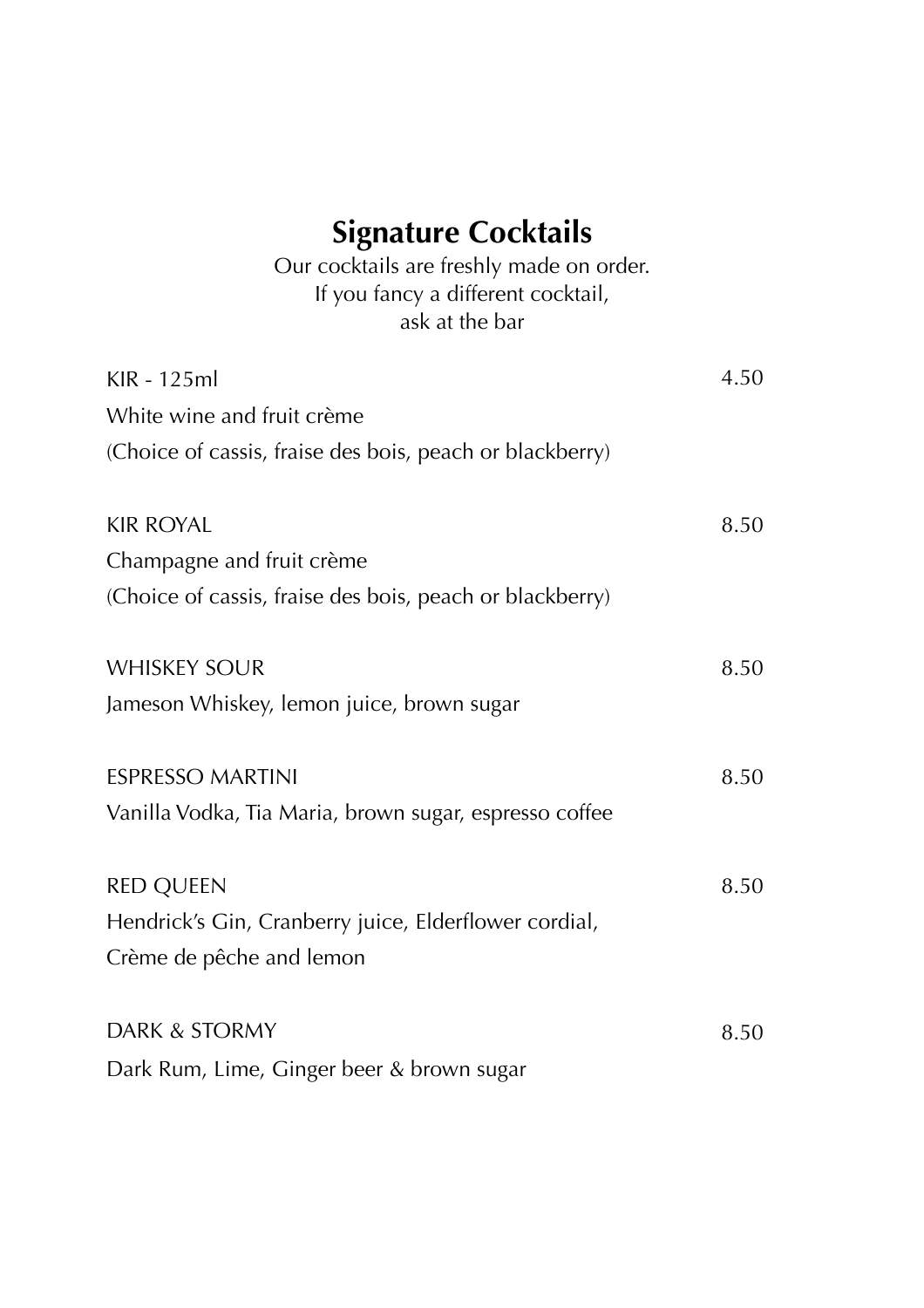### **Soft drinks, Ciders & Beers**

#### **SOFT DRINKS**

| Small mineral water                     | 375ml | 1.70 |
|-----------------------------------------|-------|------|
| Large mineral water                     | 750ml | 3.00 |
| Apple juice, Orange juice               | 300ml | 3.20 |
| Cranberry juice                         | 300ml | 2.20 |
| Elderflower or ginger Cordial           | 285ml | 2.50 |
| Fentimans lemonade                      | 285ml | 3.00 |
| Fentimans ginger beer                   | 285ml | 3.00 |
| Coke - Diet coke                        | 330ml | 2.50 |
| <b>LAGER</b>                            |       |      |
| Peroni (5.1% abc)                       | 330ml | 3.95 |
| Kronembourg (5% abc)                    | 440ml | 4.50 |
| <u>NETHERGATE BREWERY</u>               |       |      |
| Venture Ambre pale (4.2% abv)           | 500ml | 4.95 |
| Stour Valley Gold (4.2% abv)            | 500ml | 4.95 |
| <u>ADNAM'S BREWERY</u>                  |       |      |
| Ghost Ship pale ale (4.5% abv)          | 500ml | 4.95 |
| Low Alcohol Ghost Ship (0.5% abv) 500ml |       | 4.60 |
| <b>MAULDON'S BREWERY</b>                |       |      |
| Suffolk Pride bitter (4.8% abv)         | 500ml | 4.95 |
| Black Adder stout (5.3% abv)            | 500ml | 5.30 |
| <u>CIDER</u>                            |       |      |
| <b>Aspall Cider</b>                     | 500ml | 4.95 |